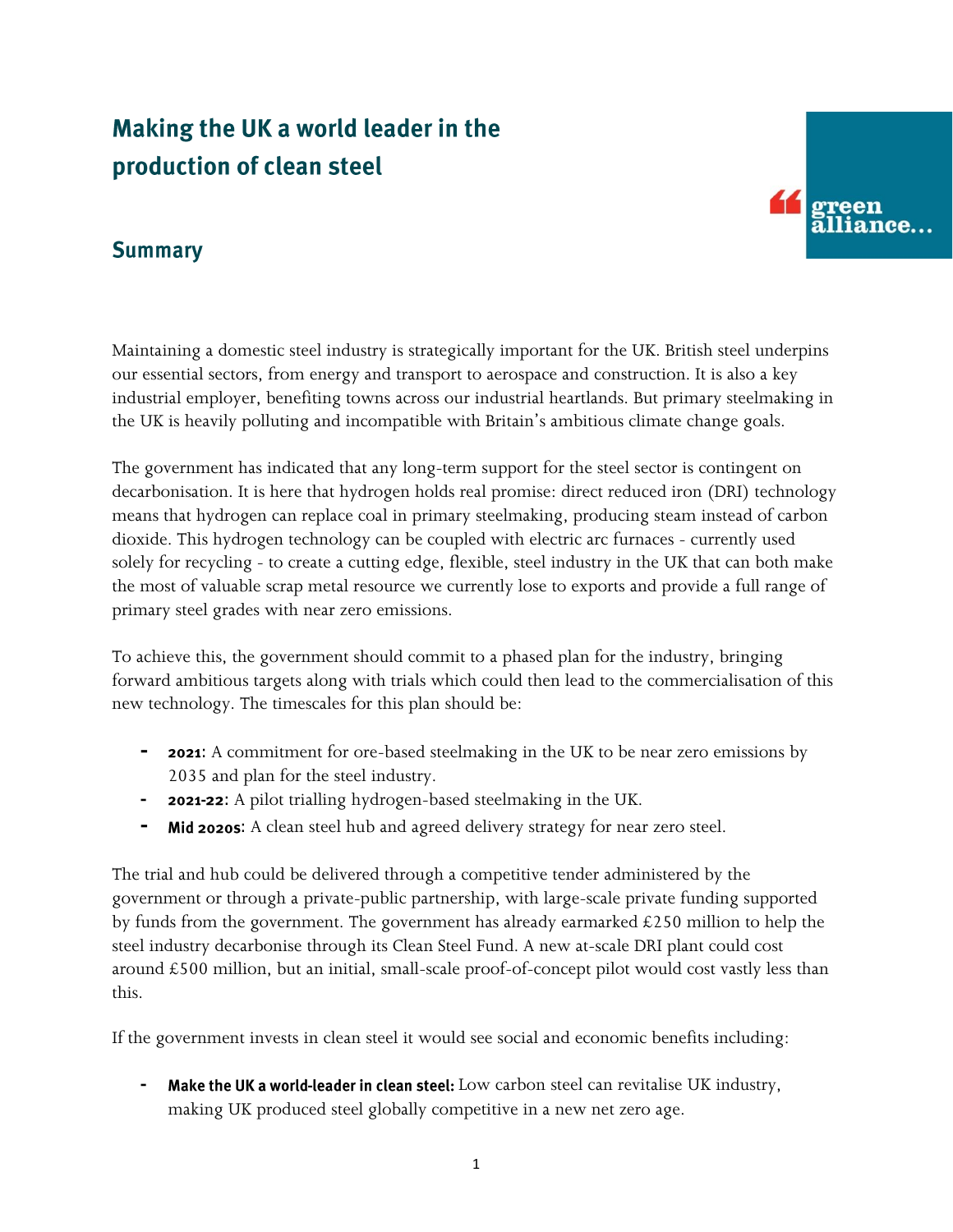**Help level up Britain:** Low carbon steel can protect and upskill jobs in some of the UK's key industrial heartlands.

# **Background: the UK clean steel revolution**

Maintaining a domestic steel industry is strategically important for the UK. British produced steel supplies the foundations for our essential industries, from energy and transport to aerospace and construction. For example, 96 per cent of Network Rail's rail tracks are made with primary steel from Scunthorpe,<sup>i</sup> 45 per cent of the steel required for production in Nissan's Sunderland plant is supplied by Port Talbot<sup>ii</sup> and British Steel is providing bespoke steel sections for Hinkley Point C.<sup>iii</sup> Recycled steel plays a key part in this too, with Liberty Speciality Steels creating bespoke alloys for the aerospace industry,<sup>iv</sup> and Sheffield Forgemasters supplying steel for numerous submarine platforms and surface vessels including Britain's Trafalgar, Vanguard and Astute UK submarine programmes.<sup>v</sup>

The UK's steel sector is also a key industrial employer, benefiting towns across our industrial heartlands. Around 600 businesses are involved in the sector, $v_i$  and it provides more than 33,400 highly skilled jobs across Britain.<sup>vii</sup> The industry also supports a further 40,000 in its supply chains, viii with steel sector wages 46 per cent above regional averages.<sup>ix</sup>

However, this is an industry that is struggling to survive. The steel industry's importance to the whole UK economy declined between 1990 and 2020, from 0.3 per cent of total output to less than 0.1 per cent, with output falling by 9 per cent in 2020 alone. $x$  The ongoing troubles at Liberty Steel, the latest in a long-line of industry fallouts and bailouts, are creating even greater uncertainty too.

Britain's steel industry is also highly polluting, making it incompatible with the UK's ambitious climate change targets. Primary steelmaking in Britain uses coal. It is one of the UK's largest single-point emitters of carbon dioxide with our two remaining virgin steel plants making up 15% of industrial emissions.<sup>xi</sup> At home, the UK has already committed in law to reach net zero carbon emissions by 2050, and the Climate Change Committee has recommended UK steelmaking should reach near zero emissions by 2035, xii a target which cannot be reached without significant industry realignment. Globally, this year marks the UK's Presidency of COP26 and the UK is a key steering member of the Clean Energy Ministerial. It is critical that it underpins its leadership ambitions on climate change with definitive steps towards achieving net zero across as many sectors as possible.

Against this backdrop, it is vital the government adopts an ambitious decarbonisation plan for the steel sector so that the industry is properly future-proofed. For a start, this means using and reusing steel as efficiently as we can, so we need less of it. It also means maximising the recycling of scrap steel through the UK's electric arc furnaces (EAFs) rather than exporting it as waste only to reimport the high value products other countries turn it into.xiii EAF's are already an established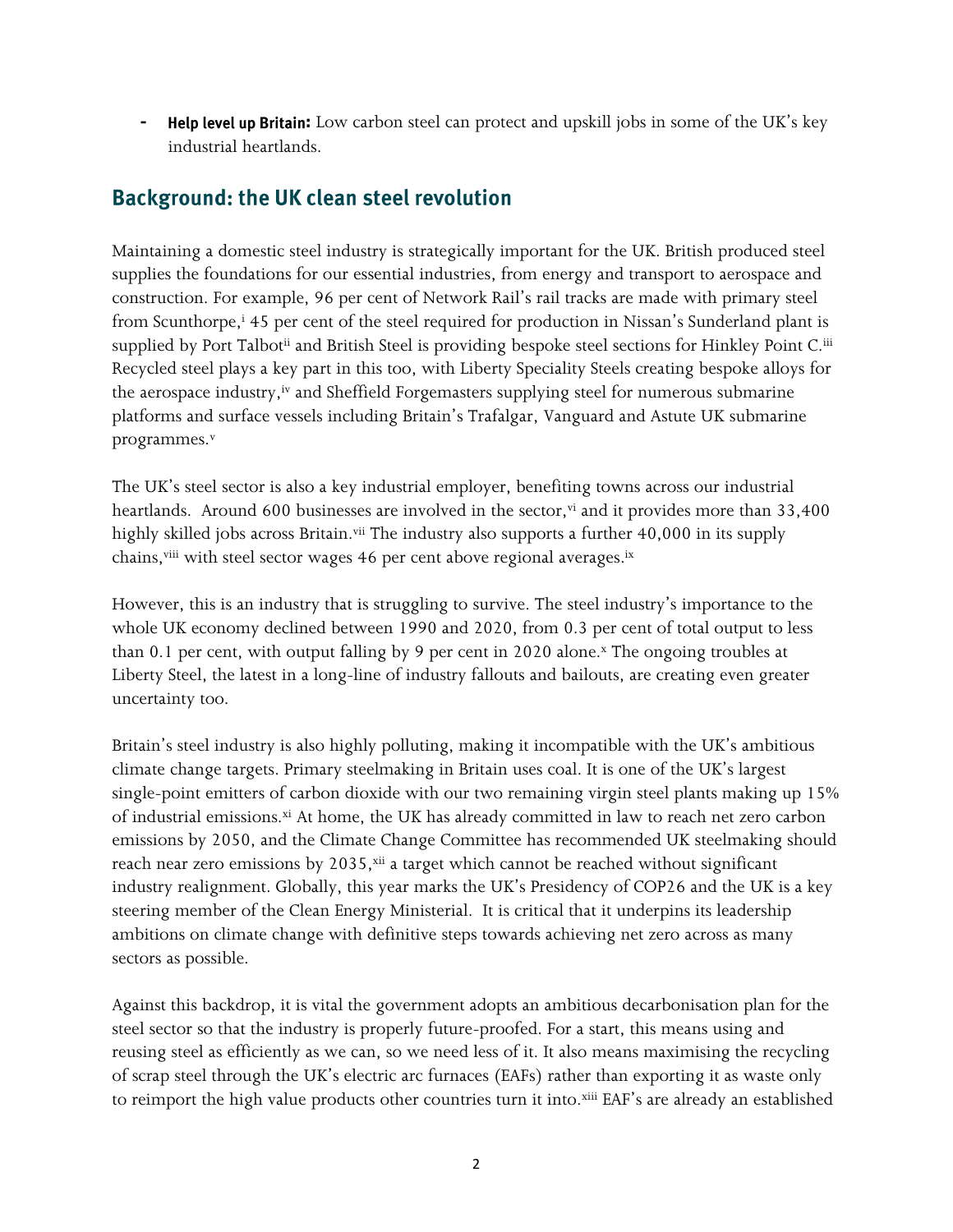part of the UK's steelmaking infrastructure, and themselves are a good route to steel decarbonisation, as they are involved in the recycling of scrap steel and produce far fewer emissions than primary steelmaking, and these emissions can be reduced further as we decarbonise the grid. Further to this, they allow for batch production rather than providing a continuous output, offering considerable flexibility.xiv The UK is in a strong global position for the availability of scrap steel and these actions alone could deliver a significant reduction in UK steel emissions, and ensure that the UK is able to maximise its export of high value products, where it is best placed to compete globally.

However, there remains a case for UK production of primary steel too. Some experts believe that the amount of steel available for recycling could triple by 2050 but others are more conservative. $^{\mathrm{sv}}$ In 2018 only 20 per cent of global steel production was from scrap steel, and the International Energy Agency thinks that even at higher recycling rates, scrap availability will put an upper limit on the potential for recycled production globally.<sup>xvi</sup> There are also some limits at the moment on the grades of steel that can be made in an EAF due to the build up of some contaminating elements.

It is here that hydrogen-based steelmaking shows real promise. Direct reduced iron (DRI) technology means that hydrogen can replace coal as the reduction agent in steelmaking, producing steam instead of carbon dioxide. The precursor iron manufactured through DRI, known as sponge iron, can be made into steel in an EAF. The hydrogen DRI approach enables EAFs to continue to play a role in scrap recycling alongside a new role in primary steelmaking, offering the advantages of batch production alongside those of a broader range of potential products.

But the global race for clean steel has already begun and the UK is falling behind. In Europe, there are 23 planned or live hydrogen-based steelmaking trials, pilots and full-scale projects.<sup>xvii</sup>

If British steelmaking isn't rapidly adapted, jobs, green innovation and our regional economies that depend on steel will suffer, and we will become reliant on foreign imports for our strategic sectors. But if we act now we can help support a thriving UK steel sector, making sure steel continues to be manufactured in the UK in the decades to come and boosting our industrial heartlands.

Below, we set what we are proposing, how this can be delivered, and how it will meet the UK's broader objectives.

# A plan to decarbonise steel

The government should commit to achieving near zero emission steel production in the UK by 2035, and to measures to ensure more efficient use of steel. This should be accompanied by support for the trial and commercialisation of hydrogen-produced steel, developing the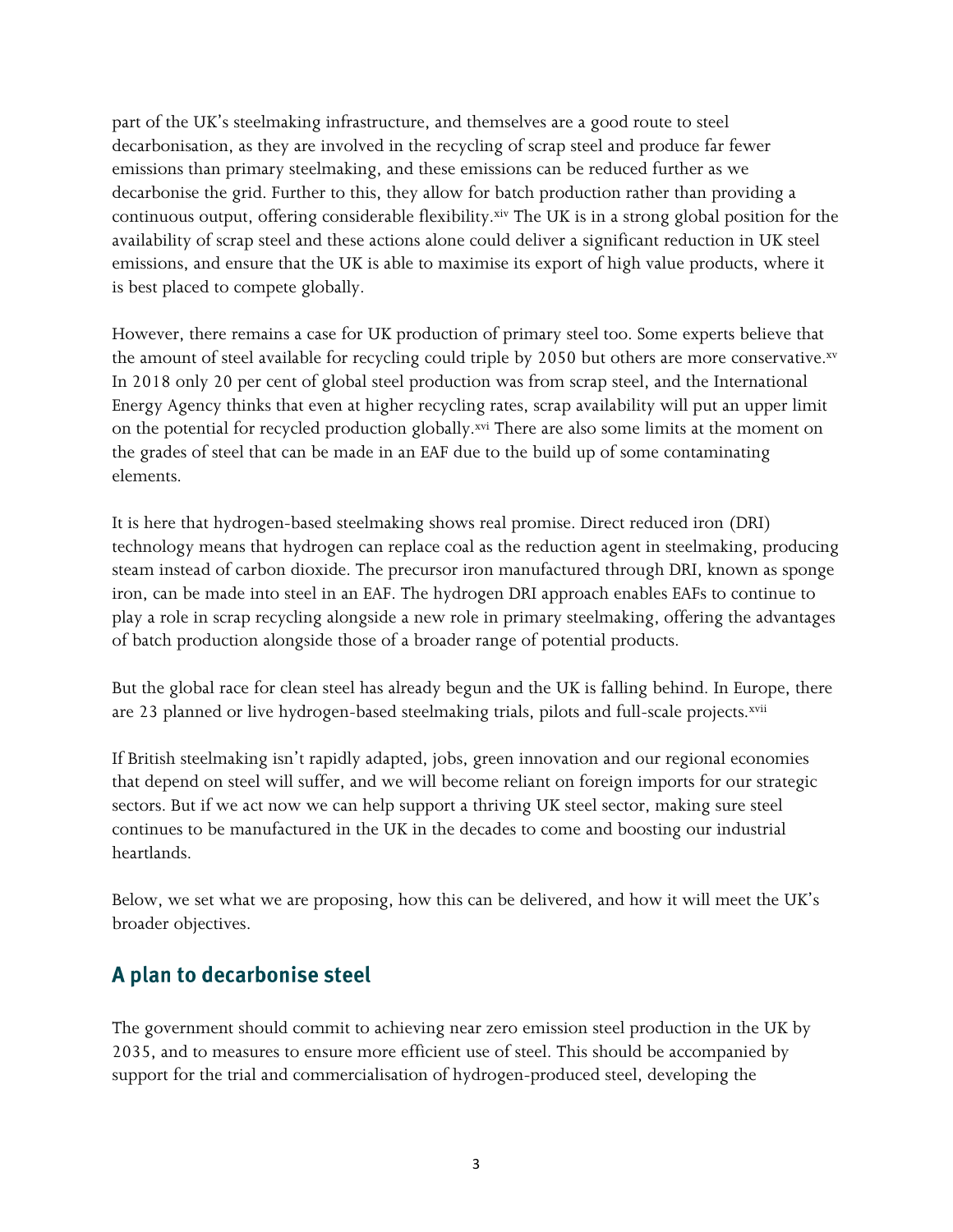groundwork to produce near zero steel coupled with electric arc furnaces, and recognising this as a promising route to wider decarbonisation and modernisation of this and other sectors.

- 2021: A new commitment and plan for the steel industry. By COP26, the government should have set out its commitment to achieve near zero emissions steel production by 2035 and begun detailed negotiations with the sector and other stakeholders on a delivery timeline and supporting policies. It should also be taking concrete steps to improve the resource efficiency of steel use in the UK, and bringing forward a wider policy framework to support the steel industry transition towards net zero.
- **-** 2021-22: A pilot trialling hydrogen-based steelmaking in the UK. With plans to trial hydrogen reduction progressing rapidly in other countries, the government should not wait to have a full decarbonisation plan in place before kickstarting a UK pilot. The main aim of the trial would be to test production with existing electric arc furnace technology, create initial capability, develop world-leading expertise, and create a new anchor market for hydrogen. This should be in a strategically important location in the UK and could then be ramped up.
- Mid 2020s: A clean steel hub and agreed delivery strategy for near zero steel. The long-term vision for the government should be to build a clean steel hub in the UK that can provide low carbon, hydrogen reduced iron around the country as needed. Ideally this would be powered exclusively with renewable (green) hydrogen but fossil (blue) hydrogen could be used as an interim solution. The hub could be built in a strategic part of the country, maximising local resources, existing and any new electric arc furnaces, and steelmaking expertise. With at least some clean primary steel production secured, plans could be finalised on managing an equitable transition to low carbon production at other UK steelmaking sites. An agreed delivery strategy for net zero steel should make use of recycled steelmaking in the UK and press for more efficient use of steel in the longer term.

#### How will it be delivered and how much will it cost?

The government has indicated that any long-term support for the steel sector is contingent on decarbonisation, and in the Industrial Decarbonisation Strategy released earlier this year it pledged to consider the implications of the Climate Change Committee's recommendation for near zero emission ore based steelmaking by 2035.xviii However, progress on the delivery of steel decarbonisation remains slow and strategies are vague on the next steps.

More widely, the Industrial Decarbonisation Strategy set out a promising range of offers that could make the policy landscape more favourable for clean steel, including continued funding for industrial decarbonisation, revisions to emissions trading, plans to help create a market for clean steel through product labelling and public procurement, and a commitment to look at the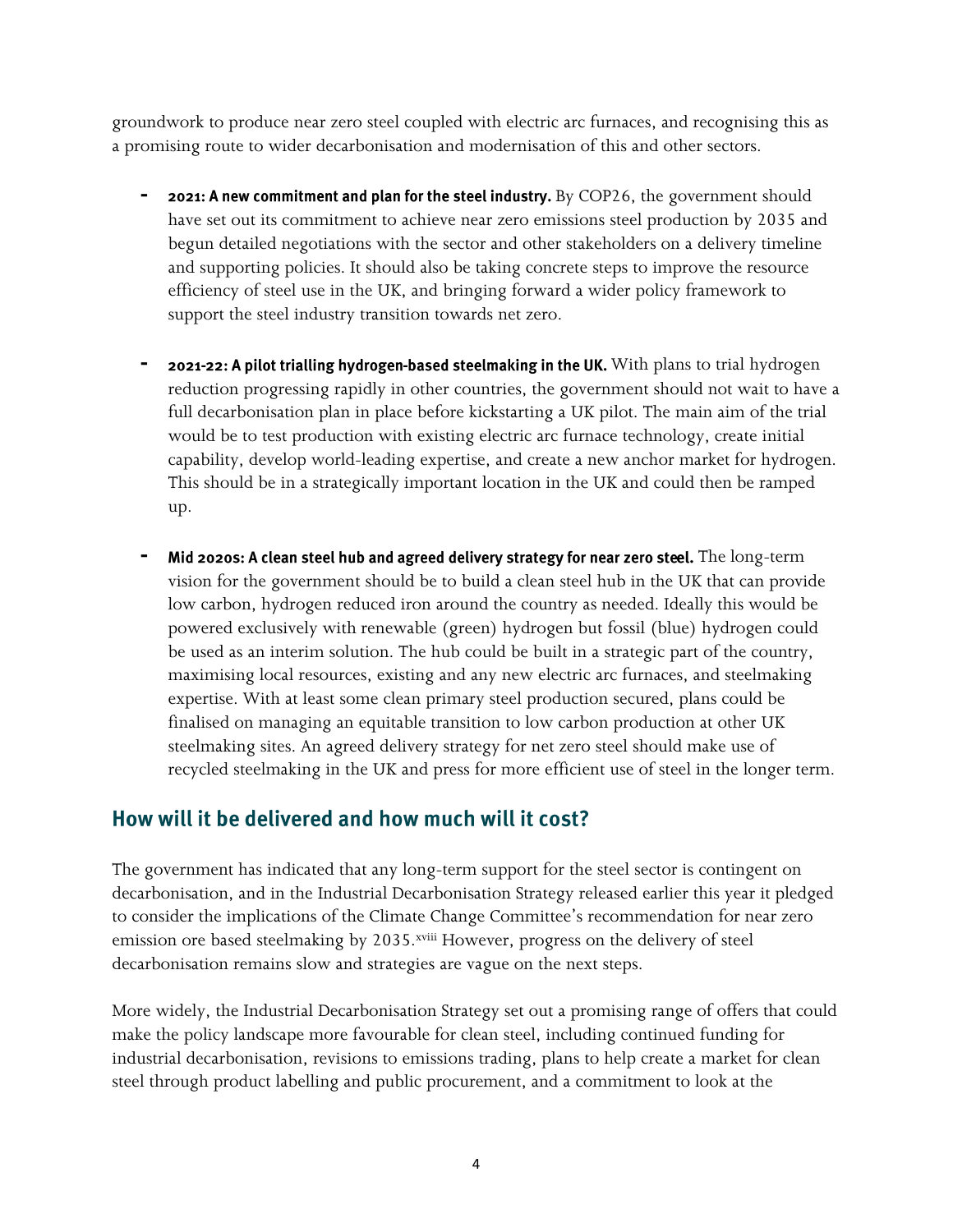competitiveness of industrial electricity prices. But no new funding was provided, nor clarity on what support would be available for switching fuels to hydrogen.xix

Not explicitly mentioned in the strategy, but also worth exploring is the option of new border carbon adjustments to level the playing field between imported, polluting products, and cleaner, domestically produced steel.

In terms of funding, the government has announced  $£250$  million for the Clean Steel Fund, but it is not yet clear what technologies and projects will receive money and allocations will not take place for another two years by which point the UK will be even further behind competitors.

Our proposal could be delivered through a competitive tender administered by the government and with private funding backing initial public funds. Experts such as the Metals Processing Institute (MPI) estimate that a new at scale DRI plant could cost around £500 million,  $xx$  but an initial, small-scale proof of concept pilot would cost vastly less than this. To put this into context, the Government provided  $£233$  million to support the redevelopment of SSI's Redcar steelworks following its closure in 2015,<sup>xxi</sup> with some estimates putting the true cost of the clean up at £1 billion - a process which Port Talbot and Scunthorpe will also have to undergo if they close.<sup>xxii</sup>

The initial pilot trialling clean steel could be funded in partnership with any number of interested businesses, possibly including the Jingye Group, the owners of the Scunthorpe steelworks plant, or Tata Steel, the owners of Port Talbot.

Crucially, existing government commitments could kick-start funding. The government has already set aside £250 million in the Clean Steel Fund and may also be able to make use of a series of other funds (see annex). Given the lack of consensus on the Clean Steel Fund's best use and developments since the previous consultation, it could use at least some of this money for the purpose.

# What this means for the UK

If the government invests in low-carbon steel manufacturing and uses, we will see social, economic and cultural benefits. As noted above, the two key objectives that can be met are:

Innovation and jobs: low carbon steel will revive UK industry and create jobs.

Investing in low carbon manufacture and use of steel can help revitalise the UK's strategically important steel industry, not just making UK steelmaking fit for the 21st century but also giving the sector a global competitive edge. Few other industries have made as big a mark on world history as UK steel, and Britain should capitalise on its expertise in high specification steels and green industrial technology to advance both its exports as markets for low carbon steel emerge and expertise in this area.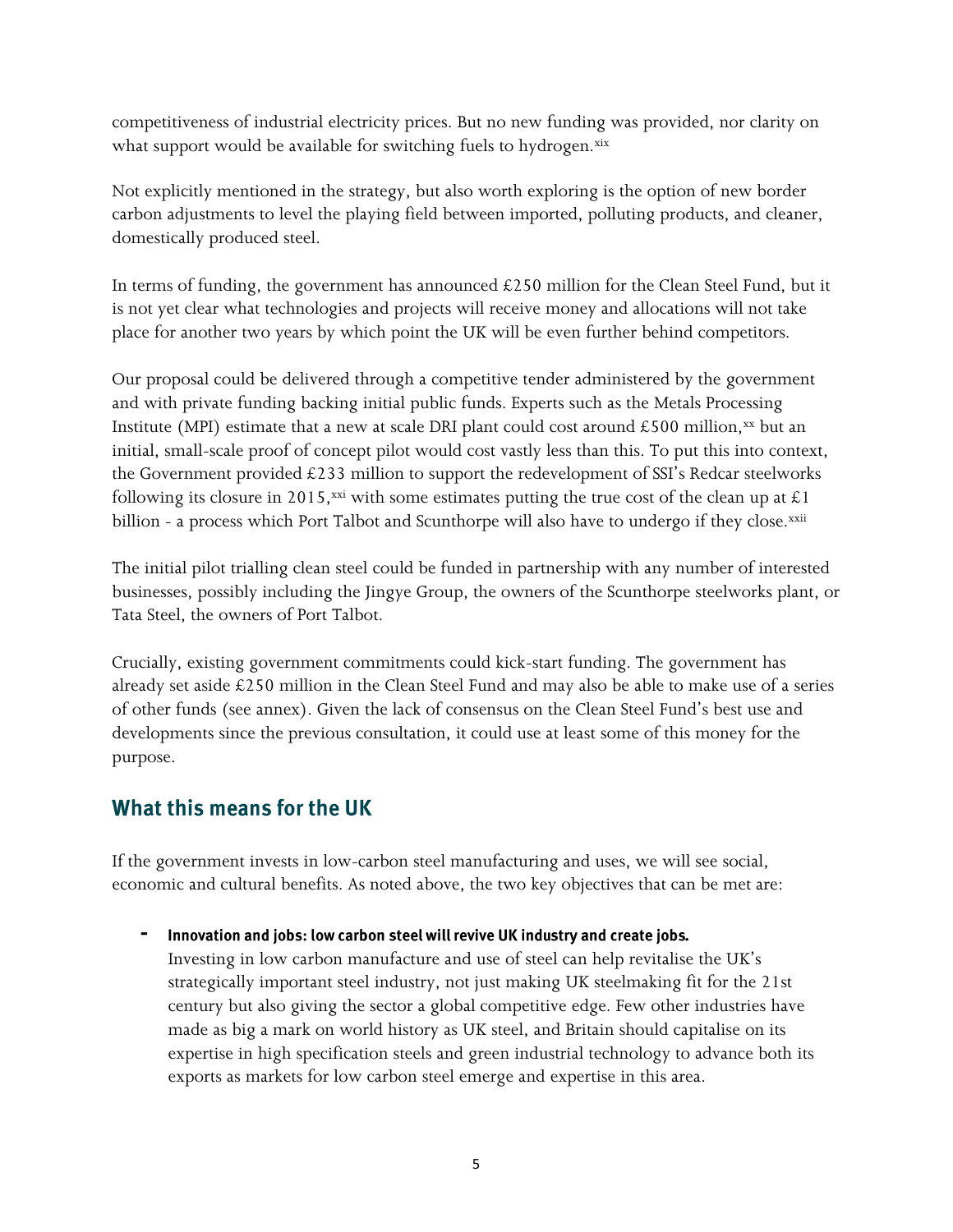#### Help level up. **-**

Investing in low carbon steel can help protect and upskill existing jobs in steelmaking areas, helping to level up our industrial heartlands. Measures to encourage efficient use and reuse of steel will also create new areas of expertise for UK workers, generating new jobs and improving productivity. Average wages in the steel sector are 28 percent higher than the national average and a massive 46 above some regional averages.<sup>xxiii</sup> These places have a rich industrial history but their high skilled jobs are in need of future-proofing.

# **Annex**

| Policy                        | Detail/relevance to steel                                                                                                                                                                                                       | Timelines                                                                                                                                                                                       | Potential to support<br>hydrogen steelmaking                                                                                                                                                                                                                                    |
|-------------------------------|---------------------------------------------------------------------------------------------------------------------------------------------------------------------------------------------------------------------------------|-------------------------------------------------------------------------------------------------------------------------------------------------------------------------------------------------|---------------------------------------------------------------------------------------------------------------------------------------------------------------------------------------------------------------------------------------------------------------------------------|
| Clean Steel<br>Fund           | - £250 million fund to facilitate<br>the decarbonisation of steel.<br>- It has three priority areas:<br>switching to lower carbon fuels,<br>carbon capture, usage and storage<br>(CCUS), and energy and material<br>efficiency. | - The fund will be<br>allocated in 2023.                                                                                                                                                        | - It is not yet clear what<br>technologies and projects<br>will receive money.<br>- Allocations will not take<br>place for another two years.                                                                                                                                   |
| CCS<br>Infrastructure<br>Fund | $- \mathcal{L}$ 1 billion fund to support the<br>deployment of four CCS sites<br>across the UK.<br>- CCS is an alternative route for<br>decarbonising steel and can be<br>used to generate blue hydrogen.                       | - First announced in the<br>2020 Budget.<br>- First two sites to be<br>deployed by the mid-<br>2020s and second two by<br>2030.<br>- First two sites should be<br>announced by October<br>2021. | - CCS can be used to make<br>blue hydrogen, which<br>would benefit hydrogen-<br>based steelmaking but this is<br>higher carbon than green<br>hydrogen, and so should<br>not become a long term<br>solution.<br>- These funds cannot be<br>used to fund a hydrogen<br>DRI trial. |
| Net Zero<br>Hydrogen Fund     | - £240 million fund to scale up<br>hydrogen production in the UK.<br>- This will increase hydrogen<br>capacity, which will be beneficial<br>for hydrogen steelmaking in the<br>longer-term.                                     | - Announced in the Ten<br>Point Plan for a Green<br>Industrial Revolution.<br>- Unclear yet how it will<br>be allocated.<br>- More information should<br>come with the Hydrogen<br>Strategy.    | - This is unlikely to provide<br>funds for hydrogen use.                                                                                                                                                                                                                        |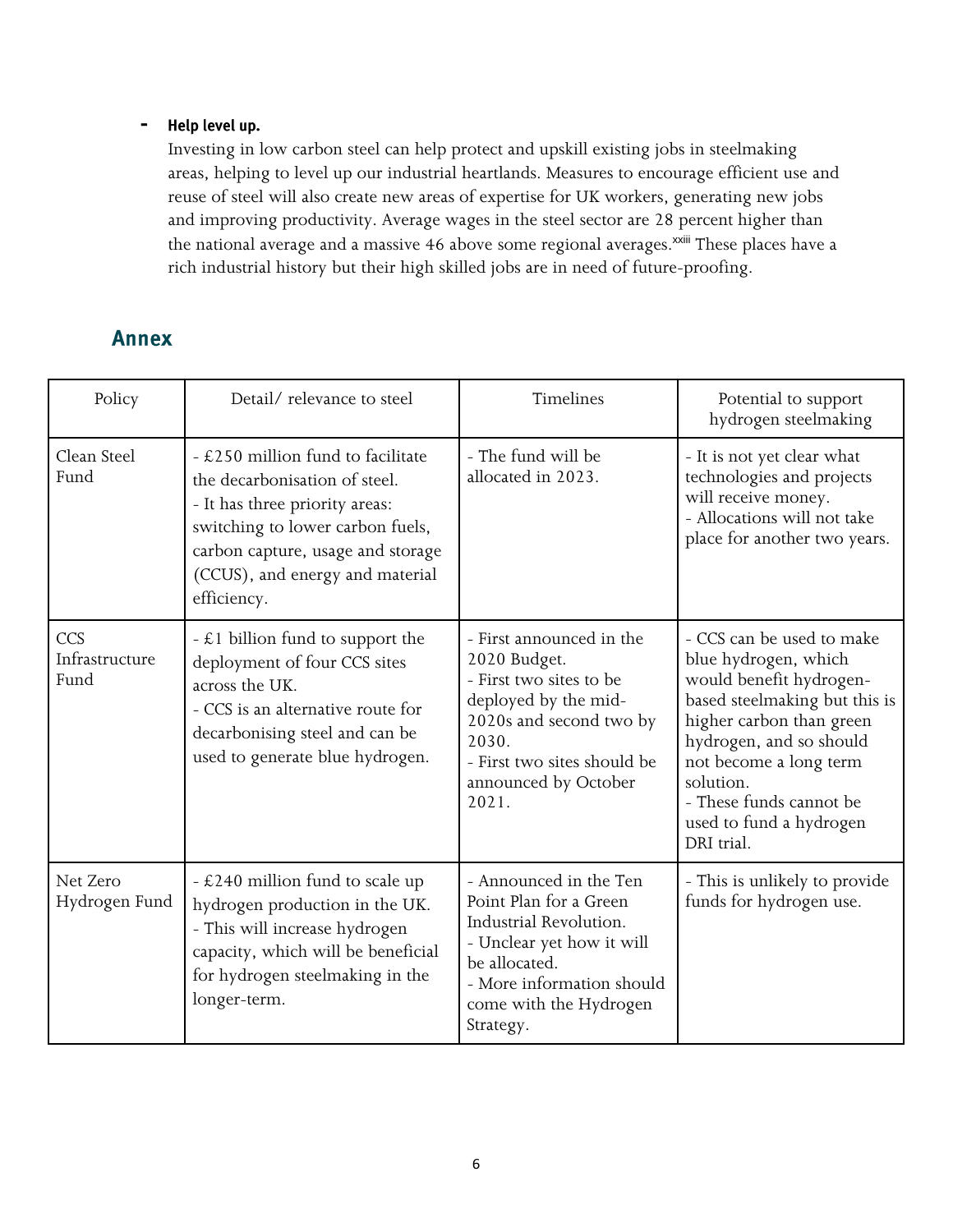| UKRI Industrial<br>Challenge Fund                                         | - A competition fund allocating<br>money to projects tackling<br>society's 'grand challenges'.<br>- As part of this, the Industrial<br>Decarbonisation Challenge Fund<br>has allocated £171 million to scale<br>up and provide research funding<br>to the UK's six industrial cluster<br>plans.<br>- These projects will scale up<br>overall hydrogen and CCS/CCUS<br>capacity, which is welcome for<br>(both green and blue powered)<br>hydrogen steelmaking.                                                                                                                                                                                                                                                                   | - Scoping funds were<br>awarded to winning<br>projects in 2021 to<br>develop their plans.                                                                                                                                                                                                                                                                                                                                                                                                                                                                  | - Funding not focused on<br>specific hydrogen uses.                                                                                          |
|---------------------------------------------------------------------------|----------------------------------------------------------------------------------------------------------------------------------------------------------------------------------------------------------------------------------------------------------------------------------------------------------------------------------------------------------------------------------------------------------------------------------------------------------------------------------------------------------------------------------------------------------------------------------------------------------------------------------------------------------------------------------------------------------------------------------|------------------------------------------------------------------------------------------------------------------------------------------------------------------------------------------------------------------------------------------------------------------------------------------------------------------------------------------------------------------------------------------------------------------------------------------------------------------------------------------------------------------------------------------------------------|----------------------------------------------------------------------------------------------------------------------------------------------|
| Industrial<br>Energy<br>Transformation<br>Fund $(ETF)$ /<br>Scottish IETF | - A competition fund allocating<br>money to incentivise investment<br>in efficiency in existing sectors and<br>in step change technologies.<br>- £315 million in total funding is<br>available (with $£32$ million more<br>in Scotland).<br>$-$ £16.5 million funding has been<br>made available for the winners of<br>the first round of Phase one.<br>- Winners for this include Celsa<br>Manufacturing to install new<br>technologies that improve energy<br>efficiencies in the process to melt<br>scrap metal and produce steel.<br>- Up to £40 million of funding<br>will be made available for winning<br>projects in the second round of<br>Phase one, that support energy<br>efficiency and decarbonisation<br>studies. | - Funding pots will be<br>available until 2024.<br>- Winners of the first<br>round of the Phase one<br>competition were<br>announced on 24 May,<br>including for the Energy<br><b>Efficiency Deployment</b><br>competition and the<br>Studies competition.<br>- From 8 March to 14 July<br>2021, the second round of<br>Phase one opened for<br>projects that support<br>energy efficiency and<br>decarbonisation studies.<br>Phase two will open later<br>in 2021 and expand the<br>scope to include<br>deployment of<br>decarbonisation<br>technologies. | - A trial for hydrogen-based<br>steelmaking will cost more<br>than the individual funding<br>streams on offer.                               |
| Net Zero<br>Innovation<br>Portfolio                                       | $- \mathcal{L}$ 1 billion competition fund to<br>develop low-carbon technologies<br>and systems.<br>- Competitions will launch for<br>projects in a number of areas,                                                                                                                                                                                                                                                                                                                                                                                                                                                                                                                                                             | - Announced in the Ten<br>Point Plan for a Green<br>Industrial Revolution.<br>- Competitions will launch<br>throughout 2021 for the<br>different subjects.                                                                                                                                                                                                                                                                                                                                                                                                 | - Industry could benefit<br>from funds available for<br>hydrogen or industrial<br>switching projects, but the<br>UK steel industry needs the |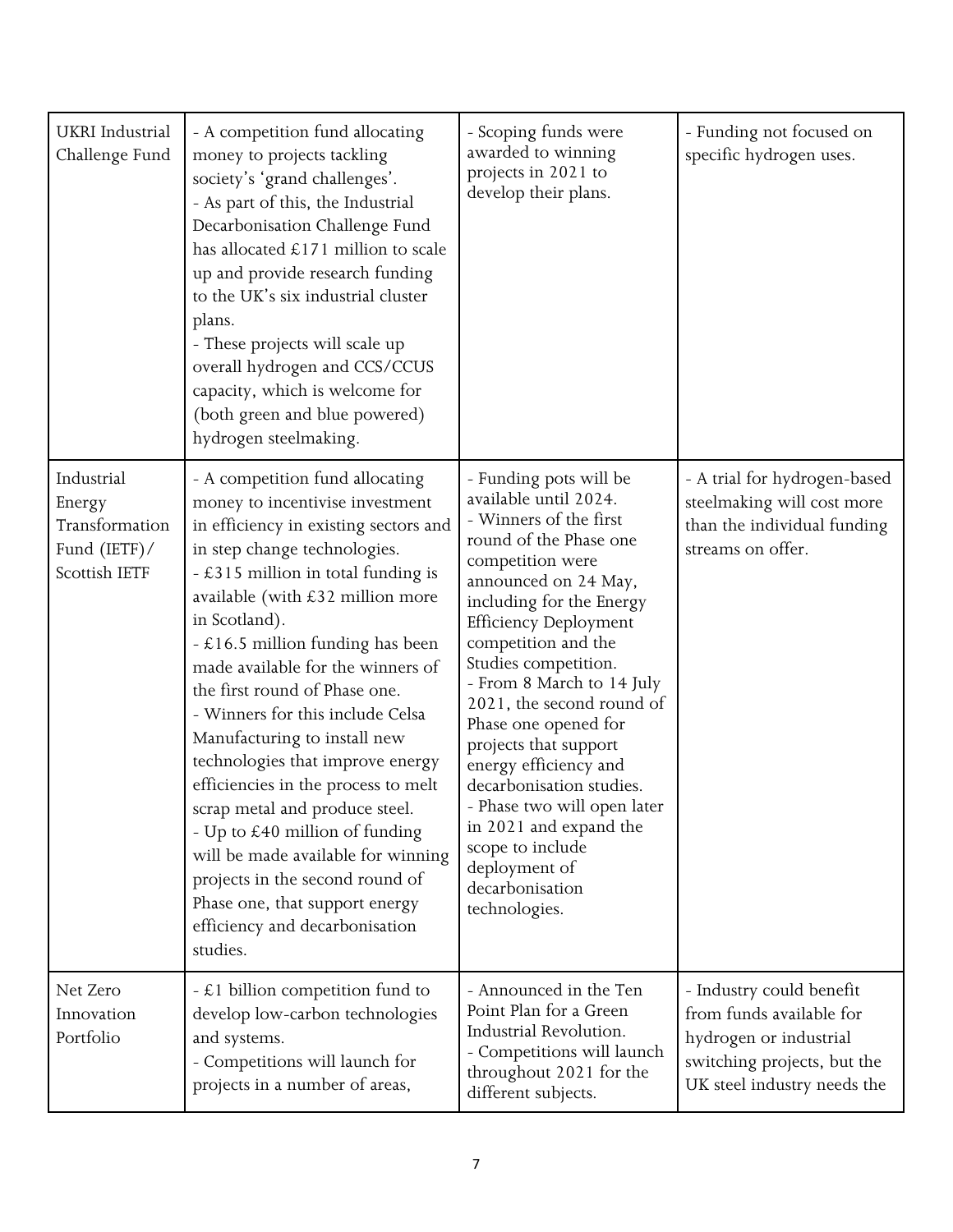|                                                    | including hydrogen and industrial<br>fuel switching.<br>- Competitions include the Carbon<br>Capture, Usage and Storage<br>(CCUS) Innovation 2.0<br>Competition, the Low Carbon<br>Hydrogen Supply 2 Competition<br>and the Direct Air Capture &<br>Greenhouse Gas Removal<br>competition (all announced on 24<br>May).                                                    |                                                                                                                                                                                                                                           | Government to commit to a<br>direction with a plan<br>alongside funding.                                                                                                                                      |
|----------------------------------------------------|----------------------------------------------------------------------------------------------------------------------------------------------------------------------------------------------------------------------------------------------------------------------------------------------------------------------------------------------------------------------------|-------------------------------------------------------------------------------------------------------------------------------------------------------------------------------------------------------------------------------------------|---------------------------------------------------------------------------------------------------------------------------------------------------------------------------------------------------------------|
| Industrial<br>CCUS/Hydroge<br>n Business<br>Models | - Outlines for the industrial carbon<br>capture business model show that<br>it is designed to incentivise the<br>deployment of carbon<br>capture technology for industrial<br>users who often have no viable<br>alternatives to achieve deep<br>decarbonisation.<br>- A hydrogen business model has<br>not yet been published and may<br>focus on producers not consumers. | - Government set out its<br>minded-to position for an<br>industrial carbon capture<br>business model in<br>December 2020, and<br>shared updates in May.<br>- Further updates are<br>expected on this and the<br>other models this summer. | - The total spending<br>envelope hasn't been<br>defined and detailed rules<br>are still being worked up.<br>- The hydrogen business<br>model may focus on<br>support for hydrogen<br>production, not its use. |
| National<br>Infrastructure<br><b>Bank</b>          | - The bank will offer finance for<br>projects across the UK in clean<br>energy, transport, digital, water<br>and waste, and more.<br>- The bank will have £22 billion of<br>financial capacity to deliver on its<br>objectives, consisting of $£12$<br>billion of equity and debt capital<br>and the ability to issue $£10$ billion<br>of guarantees.                      | - Announced in November<br>2020 Spending Review.                                                                                                                                                                                          | - Industry could benefit<br>from the financial assistance<br>on offer, but the UK steel<br>industry will need a clear<br>plan to apply to the bank.                                                           |

#### For more information, contact

Roz Bulleid, deputy policy director rbulleid@green-alliance.org.uk